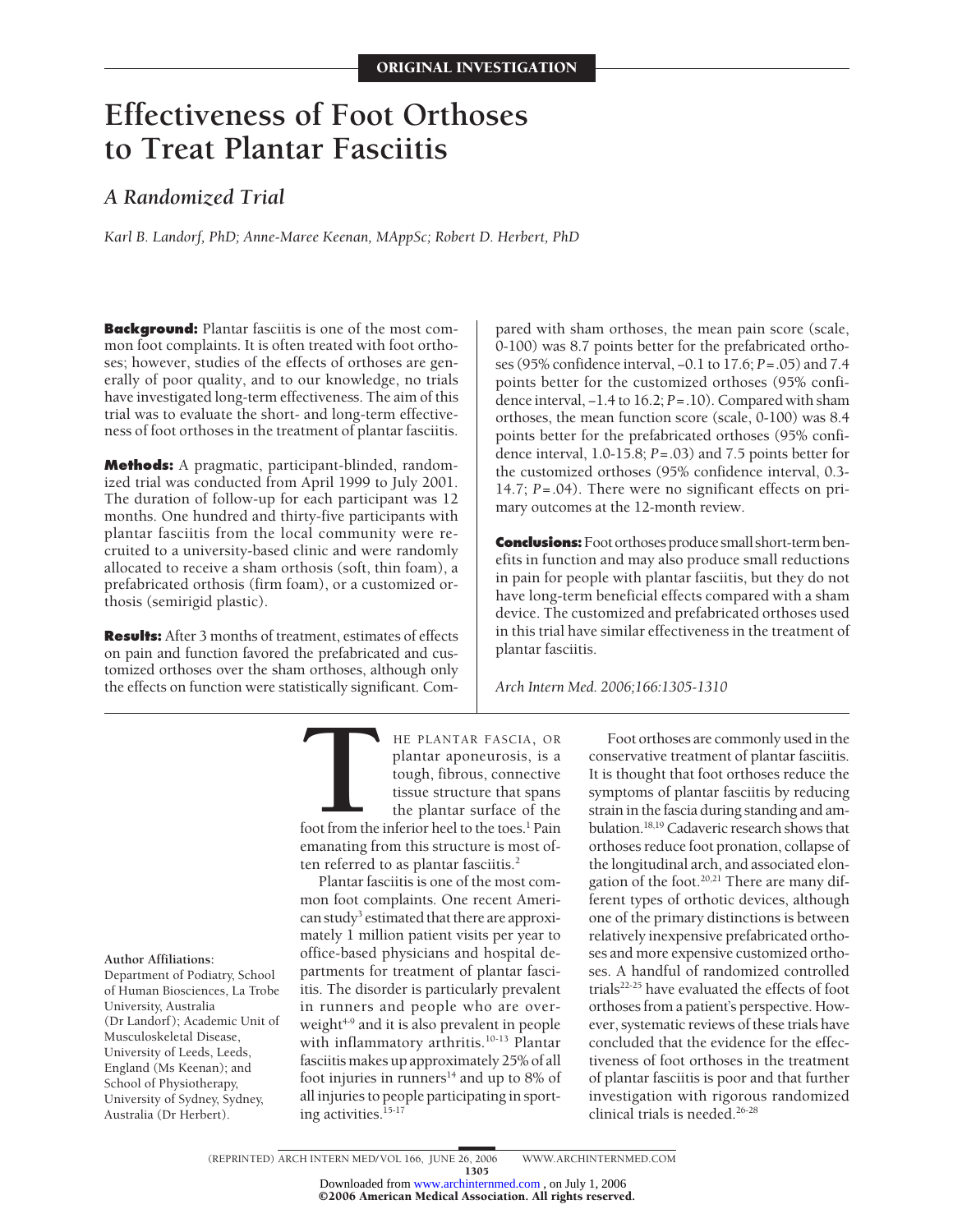Published randomized trials of orthoses for plantar fasciitis suffer from a number of methodological weaknesses. To our knowledge, none compared the effects of orthoses with a no-treatment or sham group, and none assessed longterm outcomes (the longest follow-up was 3 months). Two of the 4 trials were underpowered, none assessed function (disability), 3 had losses to follow-up of at least 15%, and only 1 explicitly analyzed by intention to treat.<sup>28</sup> To address these weaknesses, we conducted a randomized trial that evaluated the short- and long-term effectiveness of foot orthoses in the treatment of plantar fasciitis.

### **METHODS**

The study, a 3-armed, participant-blinded randomized trial, was conducted from April 1999 to July 2001. Participants were allocated to groups that received sham orthoses, prefabricated orthoses, or customized orthoses. Ethics approval for the project was obtained from the university's ethics review committee. All participants provided written informed consent prior to recruitment.

# **PARTICIPANTS AND RANDOMIZATION**

The trial was conducted at a university podiatry clinic, which services a local community of approximately 200 000 people. Recruitment was assisted by advertisements in local newspapers. Consecutive patients who had a clinical diagnosis of plantar fasciitis and who had experienced symptoms for at least 4 weeks were invited to participate. They were excluded if they had a history of a major orthopedic or medical condition (eg, inflammatory arthritis or diabetes) that may have influenced the condition. One hundred and forty-seven patients with plantar fasciitis were screened, of whom 136 were eligible to participate. All 136 patients gave written informed consent to participate in the trial.

Participants were allocated to 1 of 3 groups according to a computer-generated random allocation sequence. The allocation sequence was concealed from potential participants and from the investigator who recruited participants. After recruiting a participant and completing baseline assessments, the investigator ascertained that participant's allocation by contacting the center holding the allocation sequence (either by telephone or e-mail). Patients were considered to have entered the trial at the moment their allocations were divulged to the investigator.

#### **CLINICAL PROTOCOL**

Each participant was assessed using a standardized assessment by the investigator, an experienced podiatrist (K.B.L.). Neutral position plaster casts<sup>29</sup> were taken by the investigator; these were later used to fabricate the foot orthoses or size the prefabricated orthoses. Participants were advised that they would receive soft, medium, or hard orthoses molded specifically to their feet and were given a further appointment 2 to 3 weeks later to issue the orthoses. No other treatments (eg, anti-inflammatory drugs or corticosteroid injections) were allowed during the 12 months that the participants were in the trial.

Following the initial appointment, participants were allocated to 1 of 3 groups (hereafter sham, prefabricated, and customized groups), and the orthoses were fabricated in the intervening 2 to 3 weeks. The sham foot orthosis was fabricated by molding 6-mm, soft (120 kg/m<sup>3</sup>) ethyl vinyl acetate foam over an unmodified cast of the foot. This device was designed to provide minimal structural support for the foot. The prefabricated foot orthosis was a three-quarter–length (retail mold) Formthotic (Foot Science International, Christchurch, New Zealand) dispensed using the manufacturer's instructions. This device was made from a firm-density polyethylene foam that is sufficiently thick to fill the arch area and prevent the orthosis from flattening, thus providing support for the foot. The customized foot orthosis was fabricated at a commercial orthotic laboratory (The Orthotic Laboratory, Melbourne, Australia) using principles described by Hice.30 A plaster cast was posted to the neutral calcaneal stance position, and a hard plastic shell was vacuum molded over the cast. The shell was made from semirigid polypropylene, and a firm foam heel post was applied inferior to the heel. This device is relatively rigid and is designed to provide significant support for the foot and influence the position of the foot relative to the leg.

The prefabricated and customized orthoses were selected based on a survey of podiatric physicians, representing those that are commonly prescribed.31 All devices were made to look as similar as possible (ie, in color and shape) given the materials used, and participants were blinded to which device they had received. The allocated orthoses were dispensed 2 to 3 weeks after the initial appointment, and then outcomes were measured at 3 and 12 months.

### **OUTCOME MEASURES**

The primary outcomes, nominated a priori, were pain and function at 3 and 12 months. These were measured with the pain and function domains of the Foot Health Status Questionnaire,<sup>32</sup> which has previously been validated (content, criterion, and construct validity) across a wide spectrum of pathological conditions, including skin, nail, and musculoskeletal disorders. It has a high test-retest reliability (intraclass correlation coefficients range, 0.74-0.92) and a high degree of internal consistency (Cronbach  $\alpha$  range, 0.85-0.88).<sup>32</sup> It was selected on the basis of a detailed comparison<sup>33</sup> of its performance with an alternative tool, the Foot Function Index.<sup>34</sup> Secondary outcomes are not reported here, but the data are available from the first author (K.B.L.). To minimize the assessor's influence on participant responses, all outcomes were measured at the beginning of each appointment prior to any interaction between the participant and the assessor.

# **STATISTICAL ANALYSIS**

Primary outcome data were analyzed according to a preplanned protocol. Separate analyses were conducted on 3-month and 12-month outcomes. To maximize precision of estimates, analysis of covariance was conducted using a linear regression approach.35,36 We prespecified that the baseline measure (either pain or function at baseline) would be used as the only covariate in each analysis. For the analysis of pain we adjusted for pain at baseline. For the analysis of function we adjusted for function at baseline. Data were analyzed by intention to treat. The primary aim was to estimate the magnitude of effects, but we also conducted hypothesis tests. We used the Kruskal-Wallis test to determine if there were differences between groups in the number of days between review appointments. Hypothesis tests were considered significant if *P*<.05.

We determined the sample size of 136 before conducting the trial. This sample size provides a 90% probability of detecting an effect between any of the orthoses of 15 points on the pain domain of the Foot Health Status Questionnaire. The sample size calculation assumed an SD of 20 and a loss to follow-up of 15%. We conservatively ignored the extra precision provided by covariate analysis when estimating the sample size.

<sup>(</sup>REPRINTED) ARCH INTERN MED/ VOL 166, JUNE 26, 2006 WWW.ARCHINTERNMED.COM 1306

<sup>©2006</sup> American Medical Association. All rights reserved. Downloaded from [www.archinternmed.com](http://www.archinternmed.com) , on July 1, 2006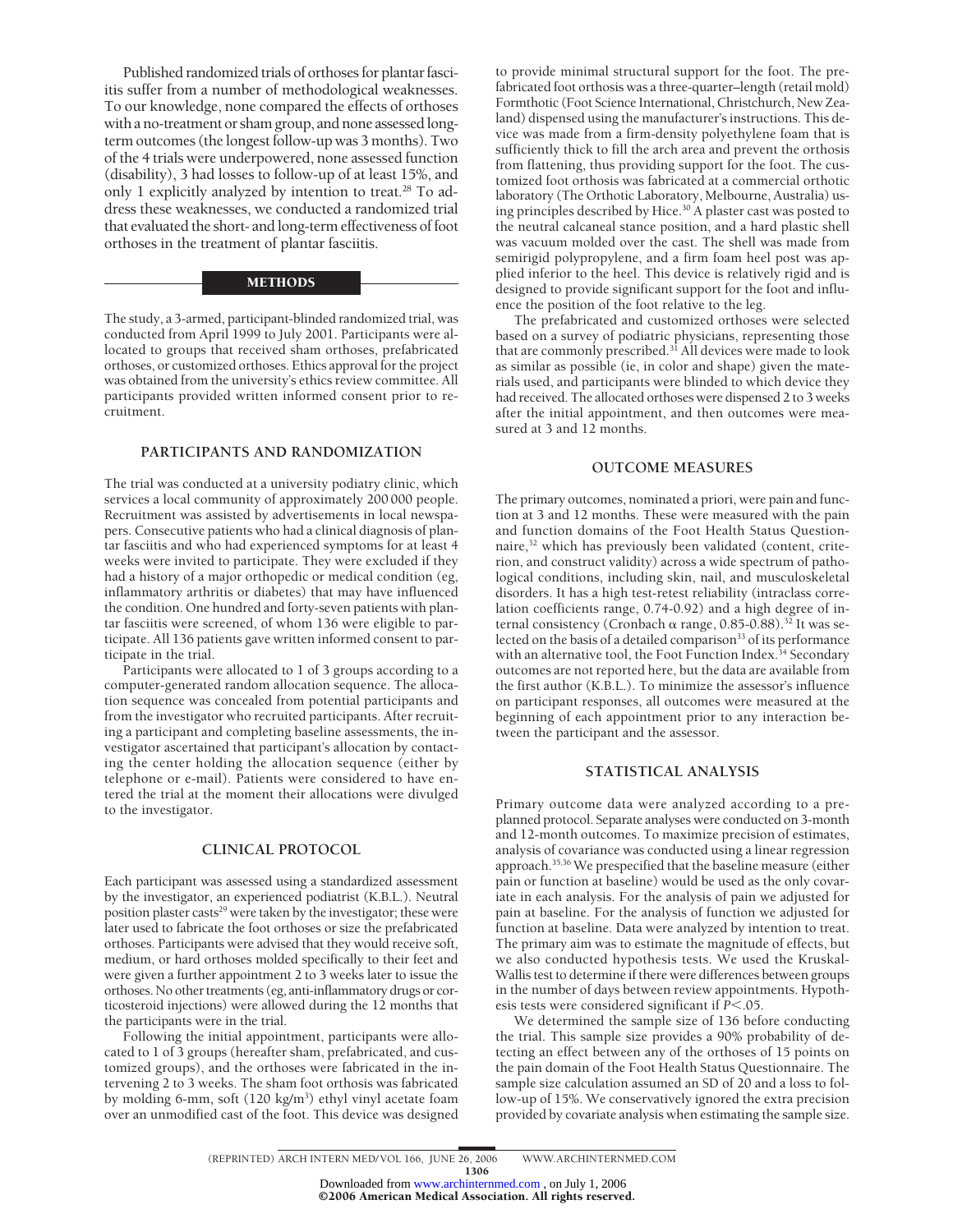#### **Table 1. Baseline Characteristics\* Variable Type of Orthosis Sham (n = 45)† Prefabricated (n = 44) Customized (n = 46)** Age, y 48.5 (9.6) 47.3 (11.6) 49.2 (12.0) Women, No. (%) 34 (74) 34 (75) 34 (76) 36 (67) 36 (67) 36 (67) 36 (67) 36 (67) 37 (87) 37 (88) 37 (89) 37 (89) 37 (89) 37 (89) 38 (75) 38 (75) 37 (89) 38 (87) 38 (87) 38 (87) 38 (87) 38 (87) 38 (87) 38 (87) 38 (87) 38 (87) Height, cm 168.3 (8.6) 168.6 (9.4) 165.9 (7.5) Weight, kg 83.5 (14.0) 93.5 (18.0) 83.2 (16.6) BMI 29.6 (4.9) 32.9 (6.1) 30.3 (6.1) Subjects with both feet affected, No. (%) 23 (51) 23 (51) 21 (48) 21 (48) 19 (41) Self-reported time on feet per day, h  $9(3)$  9 (3) 9 (3) 9 (3) 9 (3) Median period of symptoms in months (range) 12 (1-240) 11 (2-360) 12 (2-360) FHSQ score; range of 0-100 points Foot pain 45.1 (20.6) 42.1 (20.0) 48.4 (20.9) Foot function 68.2 (26.8) 56.1 (27.3) 62.2 (22.0)

Abbreviation: BMI, body mass index (calculated as weight in kilograms divided by the square of height in meters); FHSQ, Foot Health Status Questionnaire (0 corresponds to the worst foot health; 100, the best).

\*Values are given as mean (SD) except where noted.

†One participant withdrew from the sham group owing to illness prior to receiving treatment and without knowing which intervention she had been allocated. No baseline data were available for this participant.





RESULTS

**Table 1** provides the baseline characteristics of participants. Participants in the 3 groups appeared to be generally well matched although the prefabricated group had a mean weight that was approximately 10 kg heavier than that of the other 2 groups. Correspondingly, the body mass index (calculated as weight in kilograms divided by the square of height in meters) of the prefabricated group was also greater by 2.6 to 3.0 kg/m<sup>2</sup>. Participants reported experiencing symptoms for a median period of 12 months (range, 1-360 months); hence, the sample consisted primarily of patients with relatively chronic symptoms.

The progression of participants through the trial is presented in **Figure 1**. There were no differences in follow-up times between the groups at either the 3-month (*P*=.37) or 12-month (*P*=.83) reviews. For the 3-month review, the number of days (median [interquartile range]) for the groups were sham, 92 (88-103); prefabricated, 90 (84-100); and customized, 91 (85-98). For the 12 month review, the number of days (median [interquartile range]) was 375 (371-383) for the sham group; 373 (369-387) for the prefabricated group; and 373 (371- 382) for the customized group.

One participant from the sham group withdrew owing to illness prior to receiving treatment and without knowing which intervention she had been allocated. Be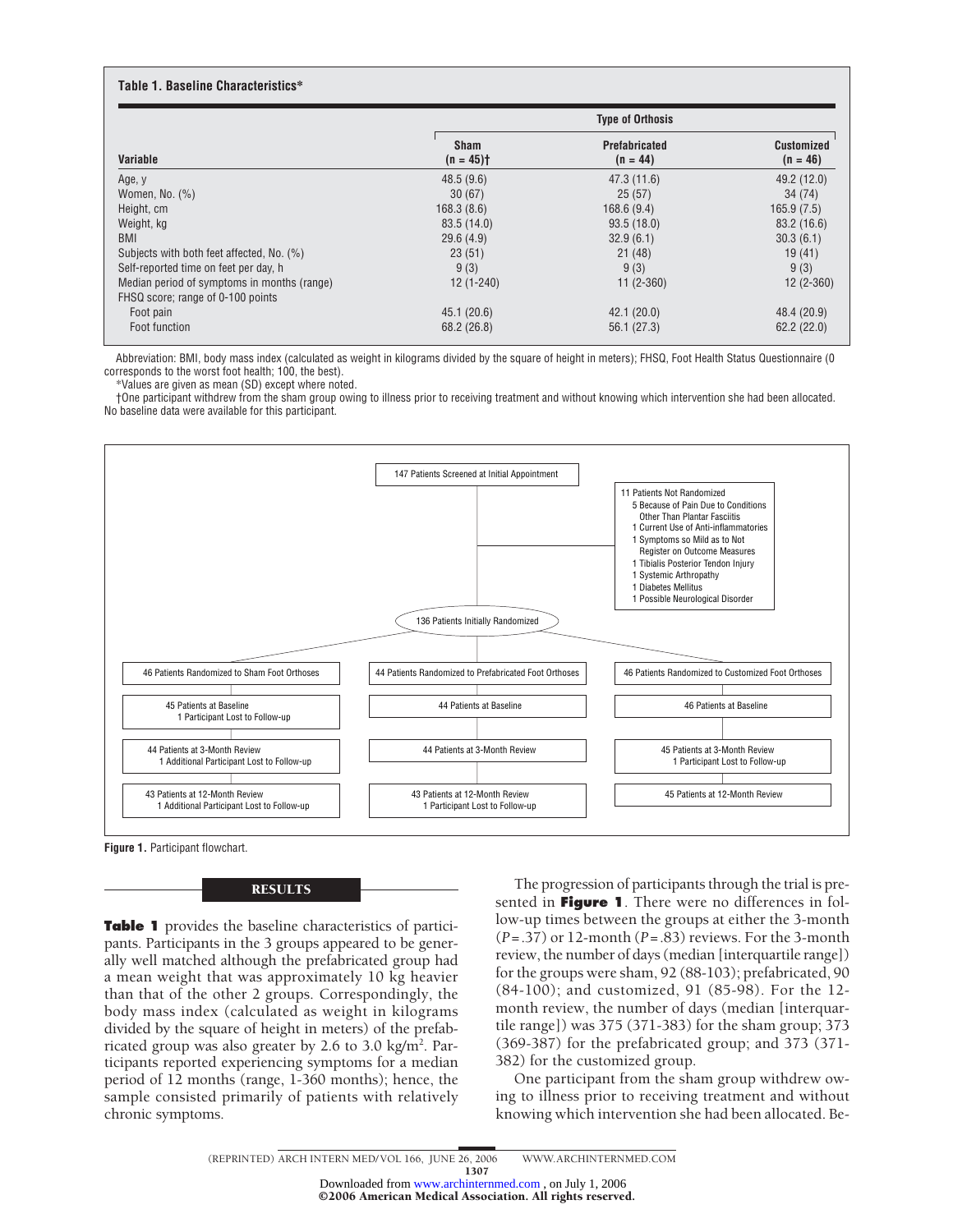**Table 2. Mean (SD) Outcomes Scores At Baseline and 3-Month and 12-Month Follow-ups, and ANCOVA-Adjusted Estimates of Mean (95% Confidence Interval) Differences Between Groups\***

|                        | <b>Outcome Score</b> |                    |                   | <b>ANCOVA-Adjusted Estimates of Effectst</b> |                                     |                                              |
|------------------------|----------------------|--------------------|-------------------|----------------------------------------------|-------------------------------------|----------------------------------------------|
| <b>Outcome</b>         | <b>Sham</b>          | Prefabri-<br>cated | <b>Customized</b> | <b>Prefabricated</b><br><b>vs Sham</b>       | <b>Customized</b><br><b>vs Sham</b> | <b>Prefabricated</b><br><b>vs Customized</b> |
| Pain                   |                      |                    |                   |                                              |                                     |                                              |
| <b>Baseline</b>        | 45.1(20.6)           | 42.1(20.0)         | 48.4 (20.9)       |                                              |                                     |                                              |
| <b>3-Month Review</b>  | 63.4 (21.5)          | 71.4 (23.2)        | 71.8(20.6)        | $8.7 (-0.1 to 17.6)$                         | $7.4$ $(-1.4$ to $16.2)$            | 1.3 $(-7.6 \text{ to } 10.2)$                |
| 3 Months - Baseline    | 18.3(22.5)           | $-29.3(27.7)$      | $-23.4(26.9)$     |                                              |                                     |                                              |
| <b>12-Month Review</b> | 82.3 (18.0)          | 83.8 (18.0)        | 83.1 (21.4)       | 2.2 $(-5.6 \text{ to } 10.0)$                | $-0.1$ $(-7.8$ to $7.7)$            | $2.3$ (-5.6 to 10.1)                         |
| 12 Months - Baseline   | $-37.2(23.5)$        | $-41.7(24.2)$      | $-34.7(24.6)$     |                                              |                                     |                                              |
| <b>Function</b>        |                      |                    |                   |                                              |                                     |                                              |
| <b>Baseline</b>        | 68.2 (26.8)          | 56.1(27.3)         | 62.2(22.0)        |                                              |                                     |                                              |
| <b>3-Month Review</b>  | 79.7 (22.3)          | 81.8(22.8)         | 84.1 (19.9)       | $8.4$ (1.0 to 15.8)                          | $7.5(0.3 \text{ to } 14.7)$         | $0.9$ (-6.3 to 8.1)                          |
| 3 Months - Baseline    | $-11.5(16.1)$        | $-25.7(24.3)$      | $-21.9(21.9)$     |                                              |                                     |                                              |
| <b>12-Month Review</b> | 87.8 (20.6)          | 89.5 (19.0)        | 90.2(17.8)        | $5.5$ (-2.0 to 13.0)                         | $4.3$ $(-3.0 \text{ to } 11.6)$     | 1.2 $(-6.1$ to 8.5)                          |
| 12 Months - Baseline   | $-19.6(26.0)$        | $-33.4(25.4)$      | $-30.0(22.5)$     |                                              |                                     |                                              |

Abbreviation: ANCOVA, analysis of covariance.

\*The bold entries are the primary outcomes, which were nominated a priori.

†Between-group mean differences were adjusted for the baseline score of the outcome.



**Figure 2.** Foot Health Status Questionnaire pain scores (mean [SE]) at baseline, 3-month review, and 12-month review.

cause the baseline data were measured when the orthoses were issued to participants, no data were available for this participant. Four other participants were each unavailable for 1 of the 2 follow-up measures. Consequently, loss to follow-up over the 12 months of the trial was 2.9%. At 3 months, 7% of participants (4 in the sham, 3 in the prefabricated, and 2 in the customized group) had broken protocol (eg, taken anti-inflammatory drugs, received a corticosteroid injection, or used alternative orthoses or a night stretch splint). Of these participants, 2 in the sham group began using alternative orthoses. At 12 months, the percentage of participants who broke protocol had increased to 23% (12 in the sham, 11 in the prefabricated, and 8 in the customized group). The number using alternative orthoses at this time point was 7 in the sham group, 2 in the prefabricated group, and 1 in the customized group.

All 3 groups experienced improvements in pain and function at 3 and 12 months compared with baseline, but differences between groups were small (**Table 2**,



**Figure 3.** Foot Health Status Questionnaire function scores (mean [SE]) at baseline, 3-month review, and 12-month review.

**Figure 2**, and **Figure 3**). The prefabricated and customized groups demonstrated benefits in the short term (ie, at 3 months) compared with the sham, but not in the long term (ie, at 12 months). The intention-to-treat analysis at 3 months demonstrated that the prefabricated and customized groups had greater improvements in pain than the sham group: adjusted mean differences of 8.7 points (95% confidence interval [CI], −0.1 to 17.6) for the prefabricated group and 7.4 points (95% CI, −1.4 to 16.2) for the customized group. These differences were not statistically significant, although the prefabricated device approached significance (*P*=.05 and .10, respectively). The mean difference for pain between the prefabricated and customized groups was negligible (adjusted mean difference of 1.3; 95% CI, −7.6 to 10.2).

Both the prefabricated and customized groups also had better function than the sham group at 3 months: adjusted mean differences of 8.4 points (95% CI, 1.0- 15.8) for the prefabricated group and 7.5 points (95% CI, 0.3-14.7) for the customized group. These differ-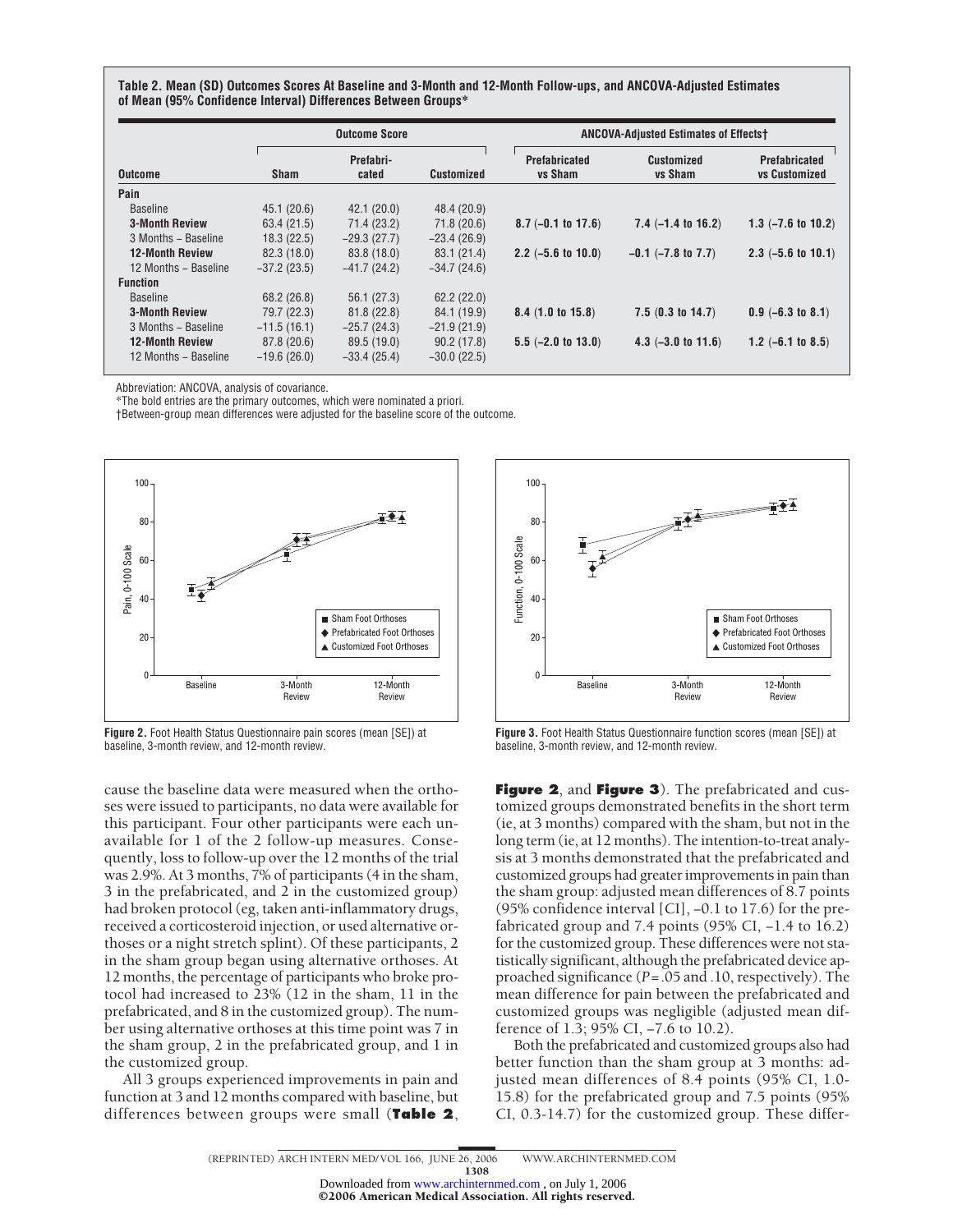ences were statistically significant (*P*=.03 and .04, respectively). The mean difference between the prefabricated and customized groups for function was negligible and not statistically significant (adjusted mean difference of 0.9; 95% CI, −6.3 to 8.1). Differences in pain and function at 12 months were also negligible (Table 2).

#### **COMMENT**

Prefabricated orthoses and customized orthoses produced small short-term benefits. Both the prefabricated and customized orthoses produced statistically significant improvements in function (mean effects at 3 months compared with sham orthoses of 8.4 points for prefabricated orthoses and 7.5 points for customized orthoses). Prefabricated and customized orthoses also seemed to reduce pain compared with sham orthoses (effects of 8.7 points and 7.4 points, respectively), although these differences were not statistically significant. Effects on both pain and function were small, and it is not clear if they are large enough to be clinically important.

To express these results in a more tangible way, we dichotomized function data by considering that an improvement in function occurred when function increased by more than one third of the baseline values. The prefabricated foot orthosis produced 1 additional improved outcome for every 6 people treated for 3 months, and the customized foot orthosis produced 1 additional beneficial outcome for every 4 people treated for 3 months.

Some clinicians and patients with plantar fasciitis will consider effects of this magnitude to be sufficient to justify the use of orthoses. In that case, it is necessary to decide whether to use prefabricated or customized orthoses. Data from this trial indicate that there is little difference between the effects of the prefabricated and customized orthoses. Provision of prefabricated orthoses is usually considerably less expensive than customized orthoses. (Typical costs of supply and fitting at the time of the study were of the order of \$45-\$90 for prefabricated orthoses and \$225- \$300 for customized orthoses.)

The results of this trial also need to be viewed in light of 2 limitations. First, the participants had chronic symptoms; effects of orthoses may be different for patients who have been experiencing plantar fasciitis for less time. However, other baseline characteristics of the participants are similar to a typical patient with plantar fasciitis. Second, the assessor was not blinded. This is a potential source of bias. Nevertheless, outcome measures were selfreported by participants who were blind to allocation, and outcome data were obtained at the beginning of each appointment prior to interaction with the assessor. We believe these procedures provide little opportunity for the assessor to bias measures of outcome.

Comparison of the baseline characteristics of the 3 groups revealed that the prefabricated group had a mean weight that was approximately 10 kg heavier than the other 2 groups. We did not adjust for this difference because we had prespecified that we would adjust only for differences in baseline outcome measures, and post hoc selection of covariates is known to introduce bias.<sup>37</sup>



**Figure 4.** Estimates (means, shown as squares with area proportional to sample size, and 95% confidence intervals [bars]) of short-term effects on pain from 4 studies evaluating prefabricated and customized foot orthoses for plantar fasciitis. Pooled estimates (random effects model), including and excluding 1 study that included a cointervention, are shown as diamonds. All studies evaluated pain at 3 months except for the study by Pfeffer et al,<sup>23</sup> which evaluated at 2 months.

Previous randomized trials evaluating foot orthoses for plantar fasciitis<sup>22-25</sup> suffer from a number of methodological weaknesses. Our trial improves on the published trials in a number of ways: to our knowledge, it is the first to compare real orthoses with a sham orthosis; it followed up participants for 12 months; it was adequately powered; it used validated health status measures and measured function as well as pain; it was analyzed by intention to treat; and it had losses to follow-up of just 3%.

Four trials have now compared the effectiveness of prefabricated and customized orthoses in treating plantar fascia pain. Data from these trials have been pooled and are shown in **Figure 4**. One trial<sup>22</sup> provided participants in the customized orthosis group with the extra shortterm treatment of taping their feet (ie, the other groups did not receive taping). Inclusion or exclusion of the trial makes little difference to the pooled estimate (Figure 4), which is similar to the estimates from our study. Both our study and the pooled estimates from the extant randomized trials indicate that there is no substantive difference between prefabricated and customized orthoses in their short-term effectiveness in treating pain in patients with plantar fasciitis.

In conclusion, this trial shows that commonly prescribed customized and prefabricated orthoses produce small short-term benefits for people with plantar fasciitis compared with a sham device. Long-term effects on pain and function are negligible. The effects of prefabricated and customized orthoses are similar.

**Accepted for Publication:** March 7, 2006.

**Correspondence:**Karl B. Landorf, PhD, Department of Podiatry, School of Human Biosciences, La Trobe University, Victoria 3086, Australia (k.landorf@latrobe.edu.au). **Author Contributions:** Dr Landorf had full access to all the data in the study and takes responsibility for the integrity of the data and the accuracy of the data analysis. **Financial Disclosure:** None.

**Funding/Support:** This project was supported by grants from the Australian Podiatry Education and Research Foundation and the University of Western Sydney. The

1309